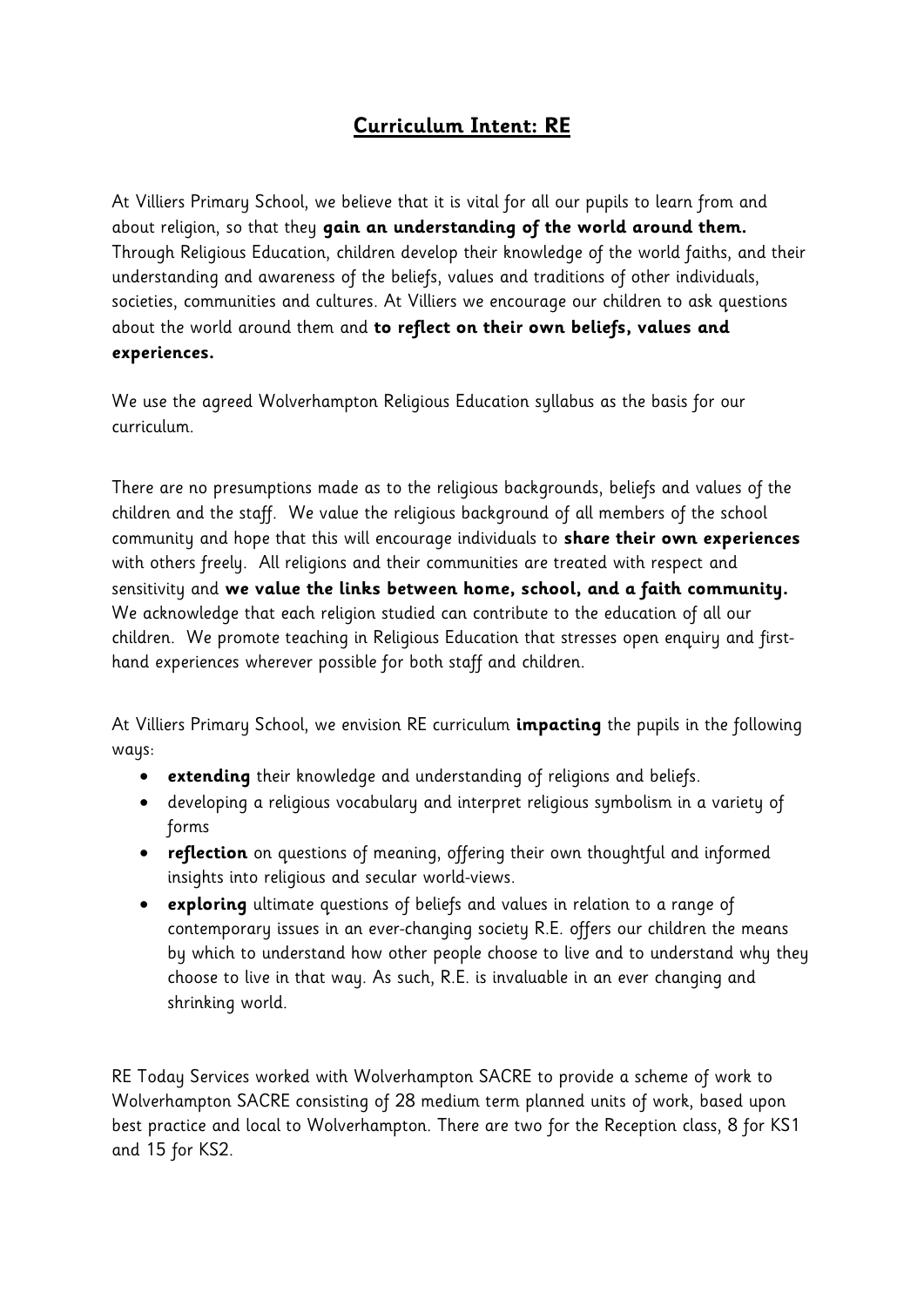The project aimed,

 To raise standards of RE across Wolverhampton via the provision of excellent planned units of work for all schools

 To energise teachers and pupils with creative, imaginative and rigorous RE ideas which are practical

To apply thinking skills, enquiry and creative learning methods to RE

 To raise the profile of SACRE and RE in schools, including especially where the subject is weak.

To challenge and equip all Wolverhampton schools to set high standards of RE

Wolverhampton SACRE along with RE Today advisory staff wrote the plans for this major RE curriculum development project. This set of units pictures a primary school teaching about the main religions of the West Midlands – covering material on Islam, Sikhism, Christianity, Jewish and Hindu life.

The scheme provides 10 units for 4-7s:

1.1 EYFS Playful RE, RE through play in continuous provision: an ideas bank

1.2 EYFS Who celebrates what? How and Where? Celebrations that matter in Wolverhampton (Christian, Muslim, Hindu, Sikh)

1.3 Y1 What can we learn from prayers and stories of Jesus?

1.4 Y1 Questions that puzzle us

- 1.5 Y1 How can we find out about Christianity today in Wolverhampton?
- 1.6 Y1 Beginning to Learn Sikhism: Belonging at the Gurdwara and Stories of Guru Nanak.
- 1.7 Y2 Beginning to learn Islam: What can we learn from Muslims in Wolverhampton?

1.8 Y2 How and why are some books holy? Sacred Books and Stories for Muslims and Christians.

1.9 Y2 Holy places: Where and how do Christians, Hindus, Sikhs or Muslims worship?

1.10 Y2 What can we learn from stories from the Bible?

There are 15 planned units for 7-11 year olds:

2.1 Y3 / 4 What do people believe about God? (Christianity)

2.2 Y3 / 4 Exploring Key Leaders: Who do Sikhs and Hindus follow?

2.3 Y3 / 4 What is it like to be a Hindu? Community, Worship, Celebration (Hinduism)

2.4 Y3 / 4 What do we celebrate and why? (Christian Muslim Hindu Sikh)

2.5 Y3 / 4 What is it like to be Jewish? Family, Synagogue and Torah (Judaism)

2.6 Y3 / 4 Why does the Prophet matter to Muslims? (Islam)

2.7 Y3 / 4 Why do some people think Jesus is inspirational? (Christianity)

2.8 Y3 - 6 An Enquiry into visiting places of worship (Hindu, Sikh, Christian, Muslim) 2.9 Y3 / 4 Keeping the 5 Pillars of Islam (Islam)

2.10 Y5 / 6 When, how and why do Christians pray? What difference does it make?

2.11 Y5 / 6 Jewish, Hindu and Islamic Prayer: What? When? How? Where? Why? (Muslims,

Jews) 2.12 Y5 / 6 What can we learn from religion about temptation? (Christians, Muslims)

2.13 Y5 / 6 What will make Wolverhampton a more respectful community? (Hindus,

Muslims, Sikhs, Christians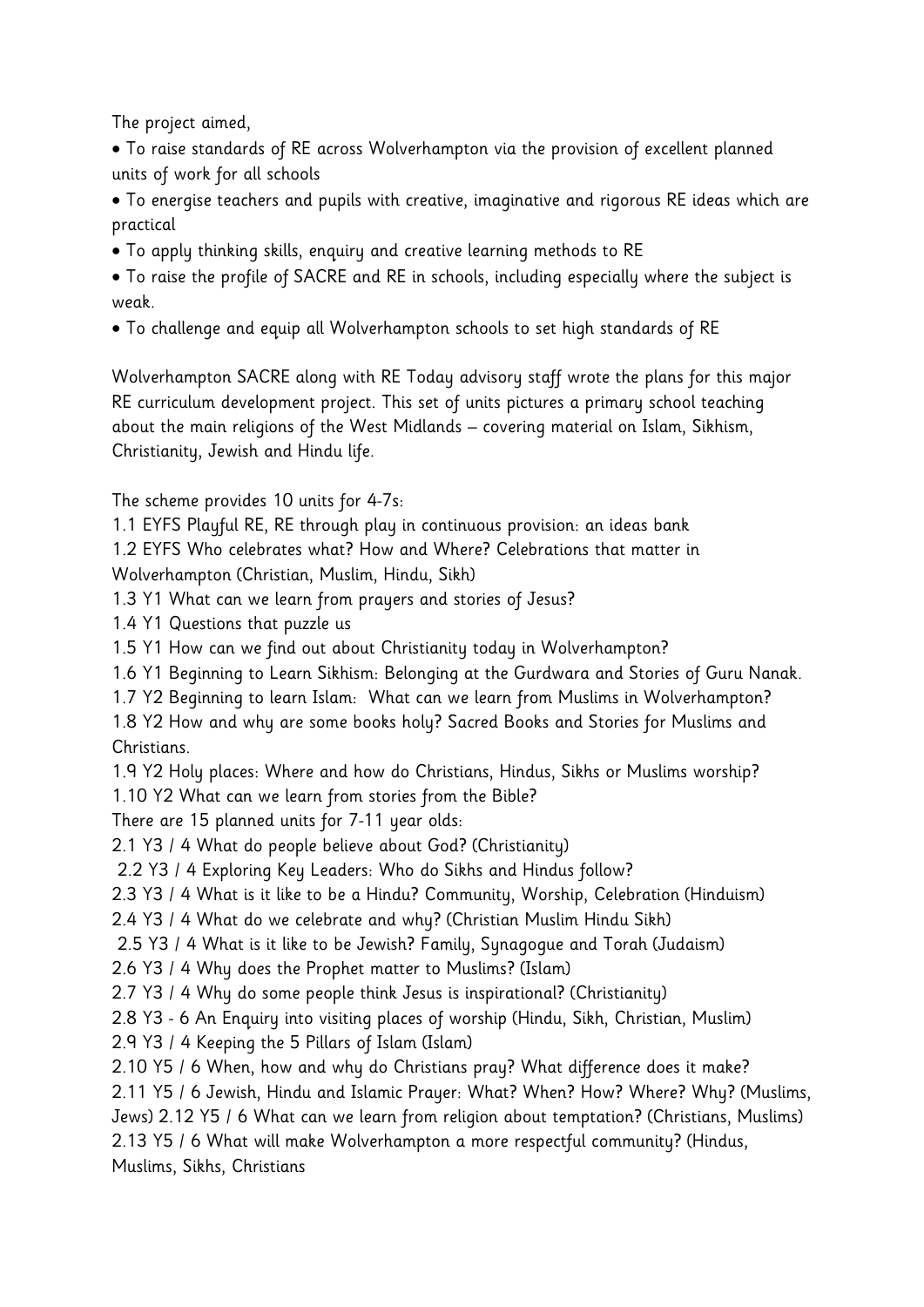2.14 Y5 / 6 Christian Aid and Islamic Relief: can they change the world? (Christians, Muslims) 2.15 Y5 / 6 Values: What matters most? Christians and Humanists (Humanists, Christians)

## **The Structure and Layout of the Units:**

## **Age Group:**

This shows the recommended age groups for these units. However, the units may be adapted for different age groups. Usually suggests two year groups where it will fit best.

## **About the unit / Aims of RE:**

This sets out the focus of the teaching and learning. It outlines the knowledge, skills and understanding that will be developed. In accordance with the Agreed Syllabus for RE this element identifies the themes, experiences and opportunities as well as the breadth of study. Aims will be specified from the REC Framework 2013: 'knowing + understanding / expressing + communicating / gaining and deploying skills for religious study' (October 2013)

## **Estimated time for this unit:**

This is based on the assumption that the following amounts of time are allocated to RE:

- Key stage 1 36 hours per year
- Key stage 2 45 hours per year
- $\cdot$  Key stage 3 45 hours per year.

These indicative time allocations are in line with the requirements of the syllabus. They do not have to be taught in a weekly lesson: some schools like to use an RE week or an RE day to make the experience of RE more vibrant and compelling. This is good practice.

## **Where the unit fits in:**

This indicates the aspects of the programme of study in the RE Agreed Syllabus. It begins with a general description of the focus of the unit and then sets out the breadth of study through which pupils will be taught the knowledge, skills and understanding: religions and beliefs, themes and experiences and opportunities.

## **Prior learning:**

This describes previous learning, experience and skills that might be helpful to pupils who are undertaking the unit.

#### **Attitudes in the unit:**

This describes the aspects of the following four attitudes developed in the unit:

- self-awareness
- respect for all
- open-mindedness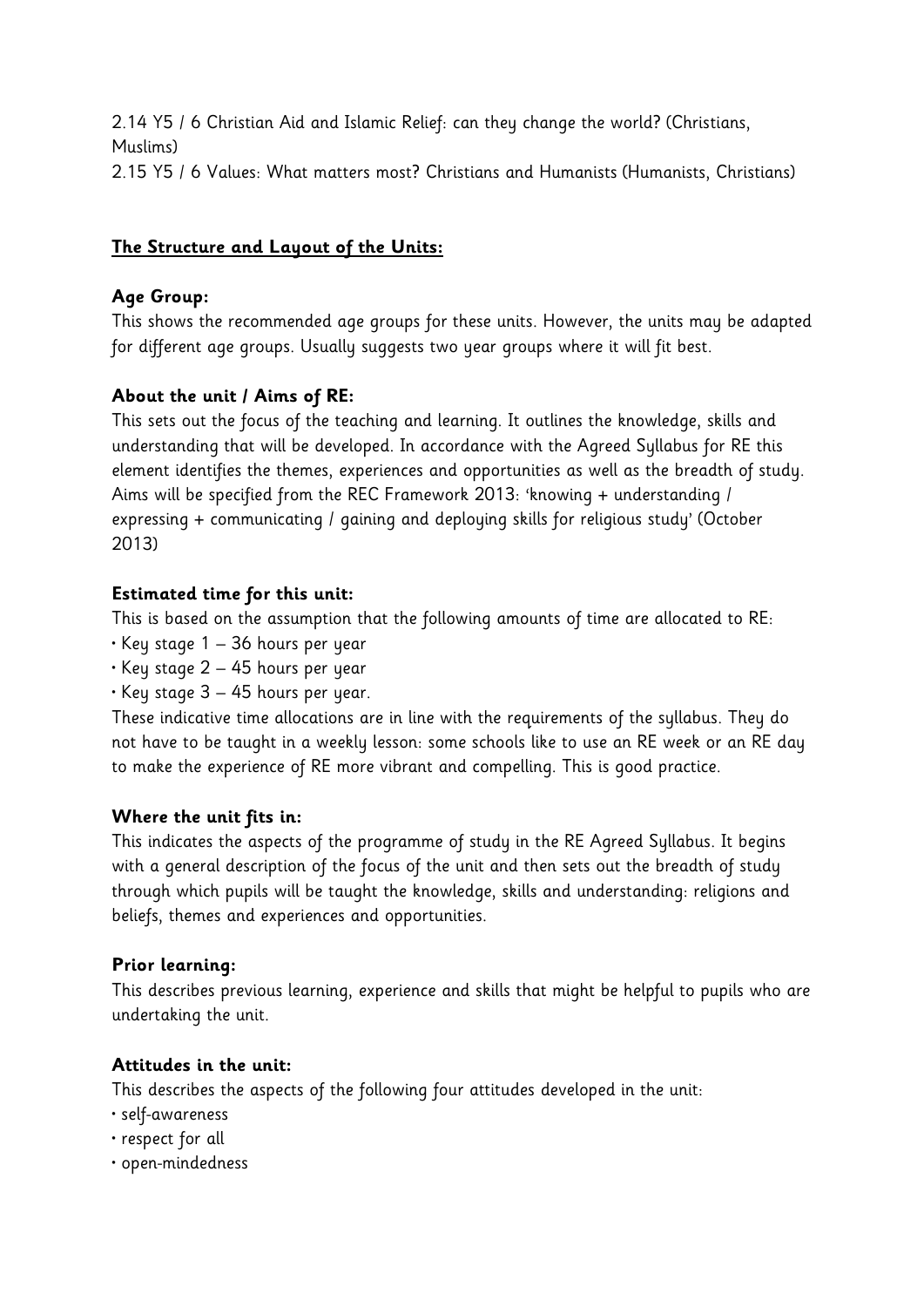• appreciation and wonder.

#### **Assessment and Outcomes:**

This describes the knowledge, skills and understanding that most pupils should achieve after completing the unit, as well as what pupils working at a lower or higher standard should achieve. These are set out in terms of steps towards the outcomes of RE, related to the older eight levels of the attainment targets set out in the RE Agreed Syllabus. Teachers working with mixed-age groups will need to adjust the differentiated outcomes according to the different ages of the pupils following the same unit. The range of differentiated outcomes identified in these units should assist teachers in this process.

## **Vocabulary:**

This sets out key vocabulary and concepts to be taught in three categories:

- religion in general, e.g. creation, sacred text, holy buildings, worship, celebration
- the religion(s) studied, e.g. Bible, Guru, Prophet
- religious and human experience, e.g. a sense of awe, story, proof, identity, values.

#### **Resources:**

This lists materials and sources of information that might be helpful in delivering the unit or planning for further work.

#### **Learning objectives**

This outlines the knowledge, skills and understanding that are the focus of the activities in each unit. Teachers should share these objectives with pupils to ensure that they know what they are intended to achieve by the end of the unit of work and each lesson.

#### **Teaching and learning:**

This is designed to help pupils develop the knowledge, skills and understanding outlined in the objectives. This section provides learning activities for teachers to use or adapt. They are the practical heart of the project. Teachers are free to use the ideas as they stand or to develop and adapt them to meet the learning needs of their own pupils, as well as the school's priorities and provision for RE.

#### **Learning outcomes:**

This indicates the knowledge, skills and understanding that pupils should develop through the teaching and learning activities. They provide opportunities for checking progress and reviewing work with pupils as a part of formative assessment. These 'I can…' statements are closely linked to the levels of achievement in the syllabus, but take account of recent National Curriculum developments as well.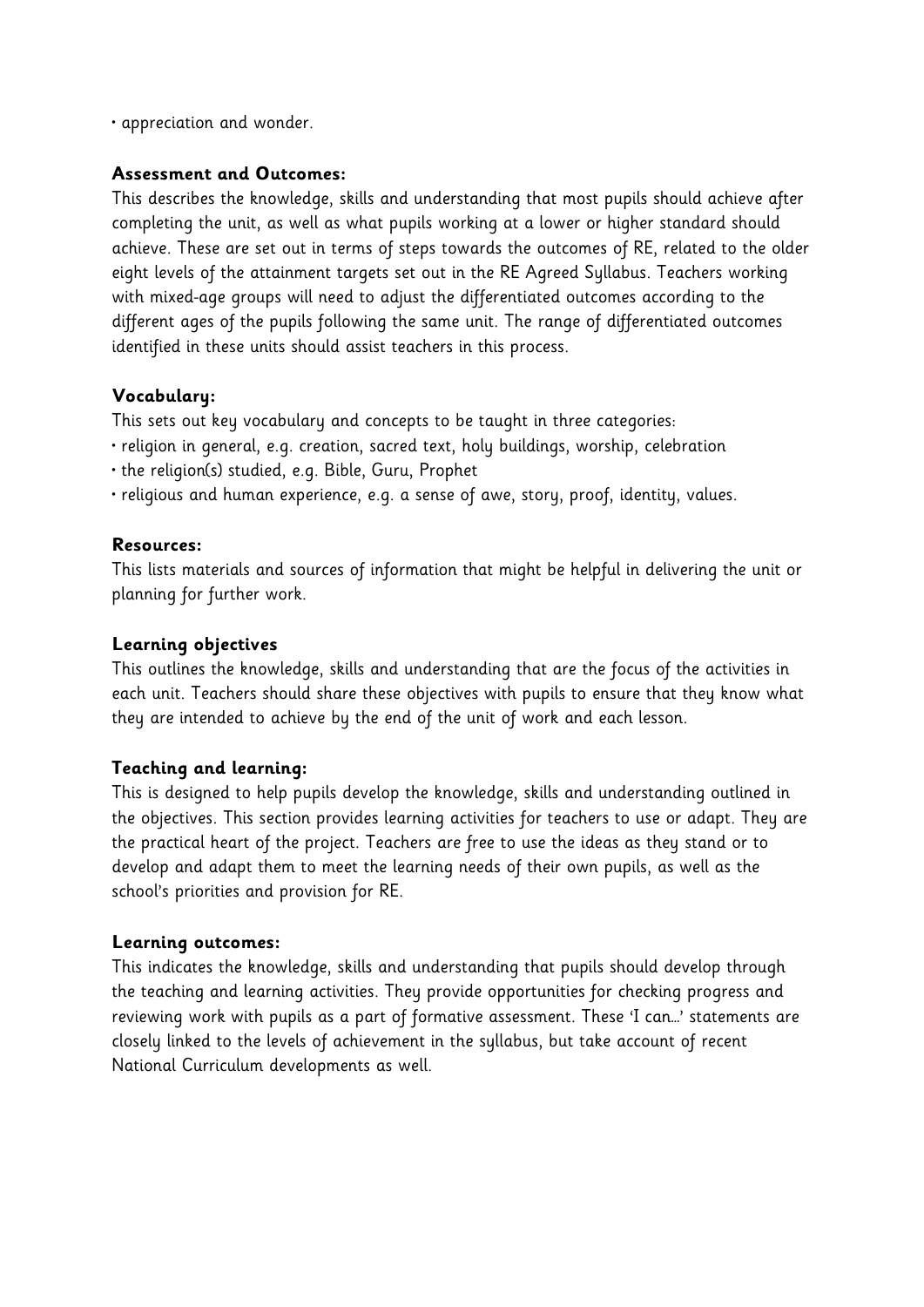## **Points to note:**

This includes advice on teaching the unit, planning and managing the work and including alternative or extension activities. Links with other subjects and references to appropriate extra resources and issues are provided.

## **An Outline Scheme of Work for Villiers Primary School**

These units are all flexible, and may be taught over any teaching time from 8 hours or longer. Here the implication is that some units are taught over half a term, others over a term. This is up to the teacher planning for each year.

|           | Playful RE             |                        | <b>Celebration Festivals: What Makes</b><br>a Day Special? Who Celebrates |                        |
|-----------|------------------------|------------------------|---------------------------------------------------------------------------|------------------------|
| Reception |                        |                        |                                                                           |                        |
|           |                        |                        | What and Why?                                                             |                        |
|           | <b>First Unit</b>      | <b>Second Unit</b>     | <b>Third Unit</b>                                                         | <b>Fourth Unit</b>     |
| Year 1    | The Power to           |                        |                                                                           |                        |
|           | Make a                 | I Wonder               | How Can We                                                                | Beginning to           |
|           | Difference What        | Questions That         | Find Out About                                                            | Learn About            |
|           | can we learn           | Puzzle Us              | a Christian                                                               | Sikh People.           |
|           | from Stories           |                        | Belief                                                                    |                        |
|           | and Prayers of         |                        |                                                                           |                        |
|           | Jesus                  |                        |                                                                           |                        |
| Year 2    |                        | <b>Special Stories</b> | Holy Places:                                                              | <b>What Stories</b>    |
|           | Beginning to           | for Christians         | Worship at the                                                            | About Moses do         |
|           | Learn Islam:           | and Muslims:           | Church, Mandir,                                                           | Jewish and             |
|           | Muslims and            | what Can We            | Mosque and                                                                | Christian People       |
|           | Mosques                | Learn?                 | Gurdwara                                                                  | Love to                |
|           |                        |                        |                                                                           | Remember?              |
| Year 3    |                        |                        | What do we                                                                |                        |
|           | Sikhs and              | What is it Like        | Celebrate and                                                             |                        |
|           | Hindus: Who is         | to be a Hindu?         | Why?                                                                      |                        |
|           | Inspiring?             |                        | (Christian,                                                               |                        |
|           |                        |                        | Muslim, Sikh,                                                             |                        |
|           |                        |                        | Hindu)                                                                    |                        |
| Year 4    |                        | Why Does the           | Why Do Some                                                               | Keeping 5              |
|           | What is it Like        | <b>Prophet Matter</b>  | People Think                                                              | Pillars: What          |
|           | to be Jewish?          | to Muslims?            | Jesus is                                                                  | Difference Does        |
|           |                        |                        | Inspirational?                                                            | it Make?               |
| Year 5    |                        |                        | Beliefs and                                                               | Values: What           |
|           | What Can We            | When, How and          | Actions in The                                                            | <b>Matters Most?</b>   |
|           | Learn From             | Why do                 | World: Can                                                                | <b>Exploring Right</b> |
|           | <b>Visiting Sacred</b> | Christians pray?       | Christian Aid                                                             | and Wrong              |
|           | Places?                |                        | and Islamic                                                               | With Christians        |
|           |                        |                        |                                                                           | and Humanists          |